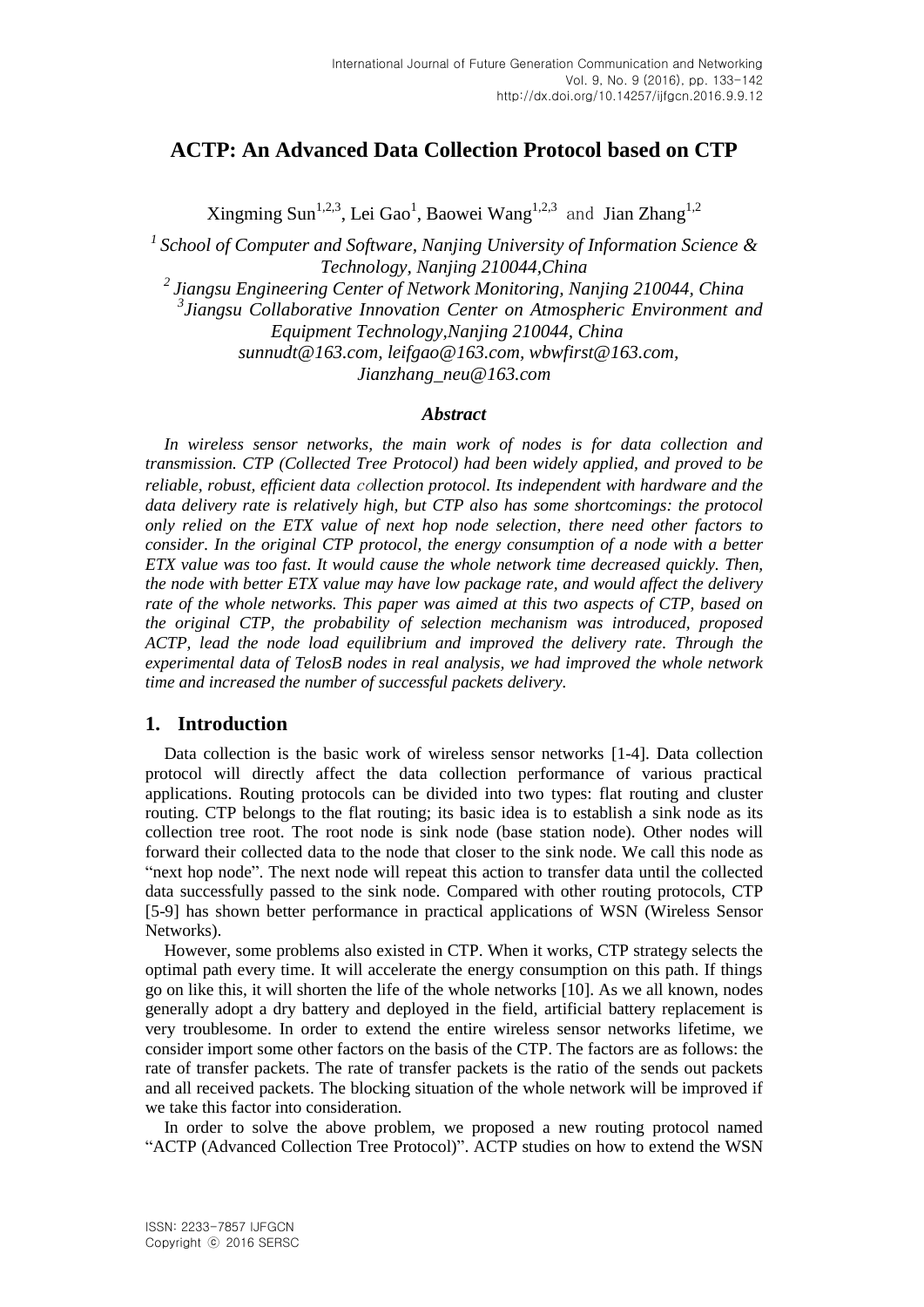networks lifetime and how to increase the number of successfully transfer packets. Based on the link quality estimator of CTP, we take the remaining energy and the rate of transfer packets into consideration to achieve our goal.

In the second chapter, we mainly reviewed the working procedure of CTP. The third chapter generally introduced the working procedure of ACTP. In the fourth chapter, we made some tests through TelosB [11] nodes. Through analyzing the rate of transfer packets and the networks lifetime, we approved that ACTP is much better than the original CTP. Finally, we summarized our arguments and some future work in fifth chapter.

## **2. Related Work**

ACTP is an improvement of CTP. CTP named Collection Tree Protocol. The nodes transfer their collected data one by one to the sink node through this tree. Each node maintains the bidirectional link quality evaluation value between itself and its neighbor node. We called this value as ETX value [12]. They choose their parent nodes according to the ETX value. The least ETX value, the best link quality has. After chosen their parent nodes, they transferred their data to sink node one by one through each node's parent node.

CTP Protocol can be divided into three parts, including the link quality estimator, the routing engine and the forwarding engine. The link estimator is responsible for establishing and maintaining the current node and its neighbor node's link quality information. It maintains a neighbor list and provides the information for routing establishment. It implements its function though LEEP (Link Estimation Exchange Protocol). The routing engine is responsible for initiating the establishment of routing and choosing the best link quality routing to the sink node. It also maintenances the routing table and timely updates the routing information. Forwarding engine implements data transfer and the maintenance of transfer queue of local packets and transmits packets. They select the appropriate time to send out the head packets located in queue head to their parent node [13].

#### **2.1. Link Quality Estimator**

The link quality estimator estimates its bidirectional link quality with its neighbor nodes by calculating the successful rate of broadcasting the LEEP frame (beacon frame). Link quality estimator counts the packets that forwarded to the nodes and also counts the packets that send out. EETX (Extra Expected Transmissions) Value is the ratio of the input packets and output packets. We evaluate the link quality by ETX value.

## **2.2. Routing Engine**

CTP uses the ETX value as its routing gradient. The sink node's ETX value is 0. The other nodes' EXT value are their parent nodes' ETX value adds the ETX value that their parent nodes to sink node. Nodes broadcast their routing statement information periodically and update the ETX value that their neighbor nodes to sink node. When the routing table had been updated completely, nodes choose their next hop node according to who has the minimum EXT value. As the routing gradient, ETX ensures the data transmission along the path of minimum value. It facilitates the detection of routing loops.

## **2.3. Forwarding Engine**

Forwarding engine maintains a packet send queue that mixed locally generated packets with forwarded packets. It determines when to transmit the data packets to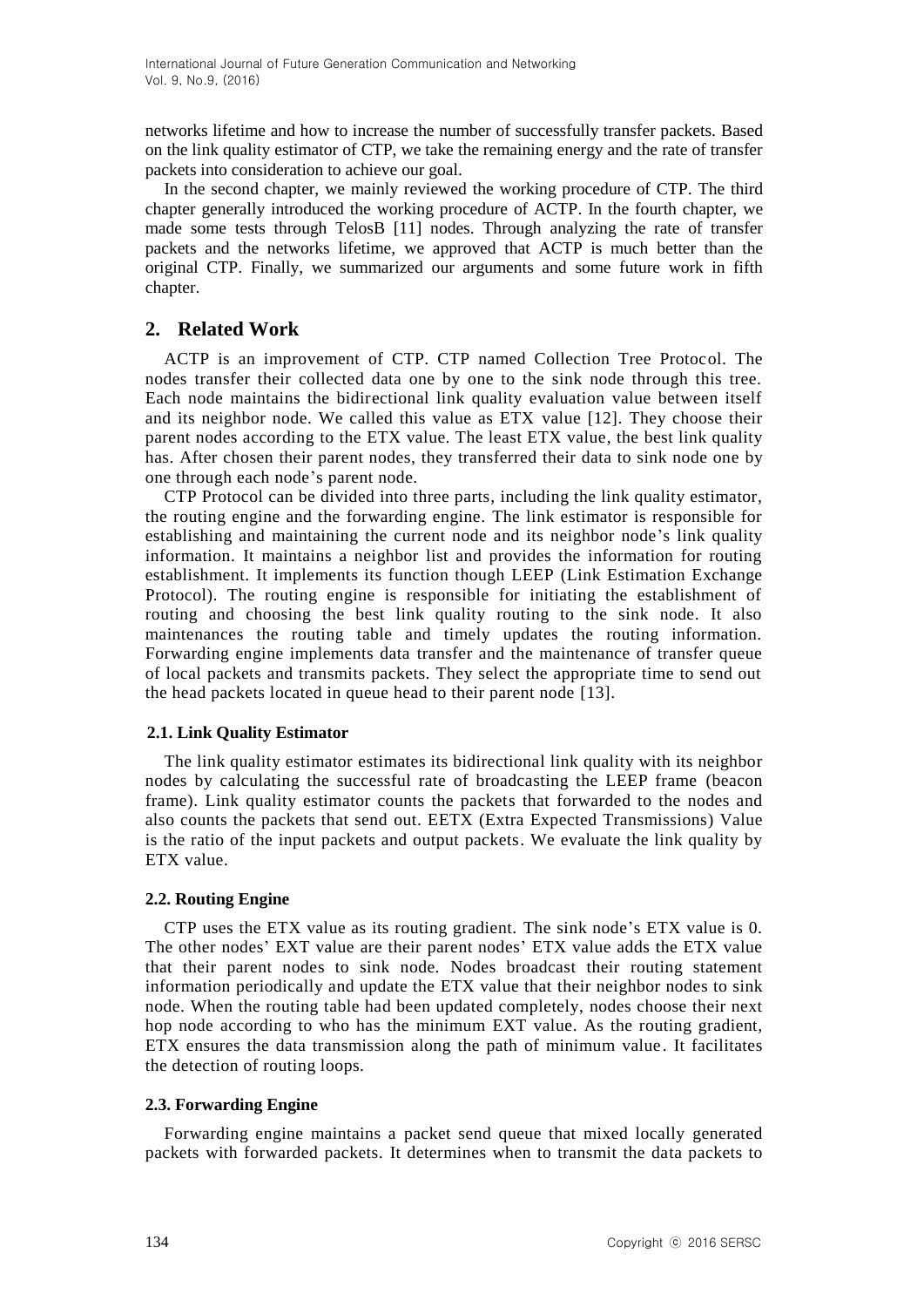the next hop node and whether to retransmit. At the same time, it is responsible for detecting the routing loops and single hop repeated transmissions.

#### **2.4. Some Research Results of WSN**

BCTP [14] wanted to prolong the wireless sensor networks lifetime through three steps to solve the problem. First, hot spot detection when detected hot spot then load migration and last integration with original CTP.

In E-CTP [15], the authors proposed that E-CTP would detect the residual voltage before the original ETX selection. When the voltage is greater than a certain threshold, we adopted the original selection strategy. But when the voltage is less than the threshold value, E-CTP calculates a coefficient greater than 1.The original ETX value multiplied by the coefficient. So the ETX value will change by the residual voltage and eventually changed the next hop node selection strategy.

There were also some other research: such as underwater sensor networks [16], they proposed a novel routing protocol for underwater sensor networks. Tree networks [17], they wanted to construct a tree network for homogeneous wireless sensor networks.

#### **3. Design of ACTP**

In order to solve these problems, we import the probability selection mechanism into the original CTP protocol. By adding the residual voltage of each node and its rate of packets out, the lifetime of WSN networks will be prolonged and the success number of packets that transmitted back to the sink node will be increased.

The basic idea of ACTP is to establish a tree topology with the sink node as the root. The other nodes choose a parent from the neighbors as the next hop node. On the one hand the node collects data itself, on the other hand the node forwards data to other nodes, and through the tree to the base station. Each node maintains the bidirectional link quality evaluation value between itself and its neighbor node, and its routing table records its residual voltage, transfer packets of neighbor nodes. We choose the next hope node according to the bidirectional link quality evaluation and choose some neighbor nodes in a certain range as the candidate nodes. In this group of candidate nodes, we calculate the comprehensive probability according to the probability of residual voltage and the rate of transfer packets to. Finally, we select the next hop node by calculating the comprehensive probability.

#### **3.1. The Detailed Steps**

First, select the nodes that ETX value within a certain range as the candidate nodes. There's not much difference in link quality between the nodes closer in ETX value. The original CTP strategy will only choose the node which has the minimum ETX value as its next hop node. The smaller the ETX value the better the link quality between the two nodes.

We calculate the ETX value between the ranges of  $[ETX<sub>min</sub>, \alpha ETX<sub>min</sub>]$ .  $ETX<sub>min</sub>$ is the minimum value of the neighbor nodes and also is the optimal value. Where alpha is a real number greater than 1. After many experiments, 1.3 is the best value of alpha.

Second, after the computation of first step, if the candidate node has only one node, we are in accordance with the original CTP strategy to select the next hop node. But if there is more than one candidate node, we compute the node's rate of residual voltage and the rate of transfer packets. We combined the two probabilities together to get each node's probability. The formula is  $P= 0.5 P_{voltage} + 0.5 P_{packet\ rate}$ .  $P_{voltage}$  is the name of the probability of residual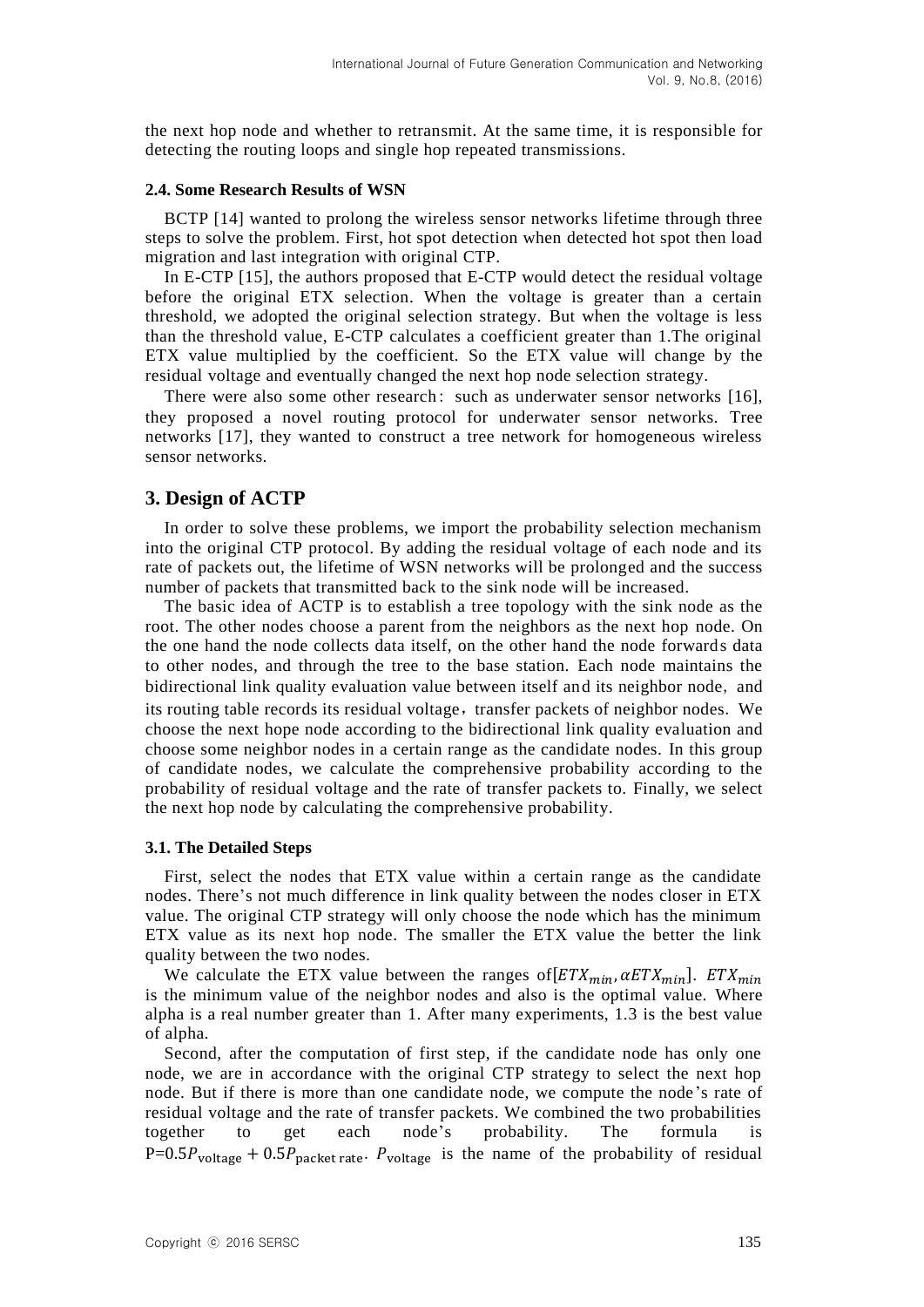voltage.  $P_{packet\ rate}$  is the probability of the rate of transfer packets. We select the next hop node among the candidate nodes according the value of P.

#### **3.2. The Computation of the Probability of Residual Voltage**

We will get the candidate node voltage value respectively when there's more than one candidate node. The higher is the candidate node's value, the more we tend to choose the node as the next hop node. We know, the probability of the residual voltage is proportional to each node's residual voltage. The formula of the residual voltage probability is  $\frac{V_i}{\sum_{k \in FT_j} V_k}$ . V<sub>i</sub> is the current candidate node's voltage. The denominator of the formula represents the sum of all the candidate nodes' voltage in the routing table. By this formula, we calculated the ratio of each candidate nodes residual voltage in the sum of all the candidate nodes residual voltage. The probability is bigger the probability of being chosen is big.

#### **3.3. The Calculation of the Rate of Transfer Packets**

First of all, we should explain what is the rate of transfer packets? WSN nodes need to transfer the collected data packets to the other nodes. Therefore, there is an inbound queue and an outbound queue of each node. We can calculate the total number of packets into the inbound queue and how many packets had send out from the outbound queue. The formula of the rate of transfer packets is  $\frac{1 \text{ Nc}_{\text{out}}}{\text{PKG}_{\text{in}}}$ . PKG<sub>out</sub>, PKG<sub>in</sub> respectively represents the node's packet number of enter in and out. By this formula we can see that the bigger the rate of transfer packets the more the incoming packets had been transmitted. The network congestion is also related to the ratio. Small ratio represents the serious network congestion. It represents large number of incoming packets are still in the queue. As the same with residual voltage above, we choose the next hop node according to the better rate of transfer packets. The probability of packets rate is proportional to the rate of transfer packets. The formula of the rate of transfer packets is  $\frac{TPR_i}{\sum_{k \in FT_i} TPR_k}$ . TPR<sub>i</sub> represents the send out packets rate of the candidate node. The denominator formula represents the sum of all the candidate nodes' send out packets rate in the routing table. By this formula, we

# **3.4. The Fusion of these Two Probabilities**

We calculated the probability of the residual voltage and the rate of transfer packets, then we got a combined formula:  $P=0.5P_{voltage} + 0.5P_{packet\ rate}$ . These two effectors both important so we set the coefficient of two in front of the probability is 0.5. After gotten the comprehensive probability we selected the next hope node according the sum probability.

calculated the probability of sends out packets rate for each candidate node.

The whole decision process as shown in Figure1: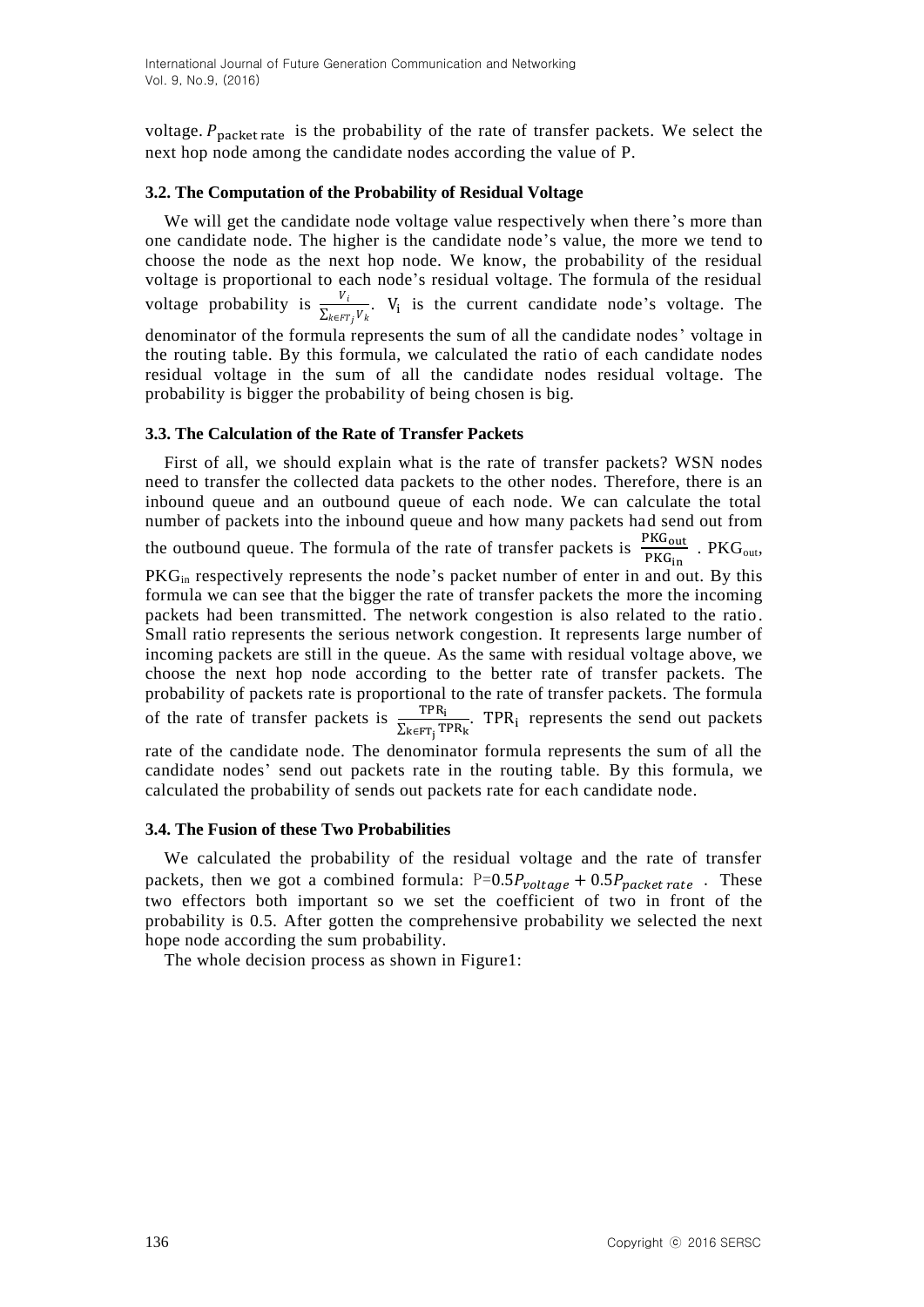

**Figure 1. Decision Process**

## **4. Results and Evaluation**

#### **4.1. Testbeds**

In order to verify the effect of our ACTP, we wrote the ACTP into TelosB nodes. There're one node connected with the computer as the sink node. Sink node was responsible for receive all the transferred data and transmitted to computer. TinyOS [18] is designed by the University of California at Berkeley. It based on an embedded open source platform. TelosB node is a cost-effective mainstream node because of its low power consumption, convenient to apply in many applications and strong robust in hardware and software.

We had invested ten nodes number one to number ten as our experiment object. The node numbered 0 is our sink node. The layout of these ten nodes is shown at Figure 2 and Figure 3:



**Figure 2. The Environment of Node's Deployment**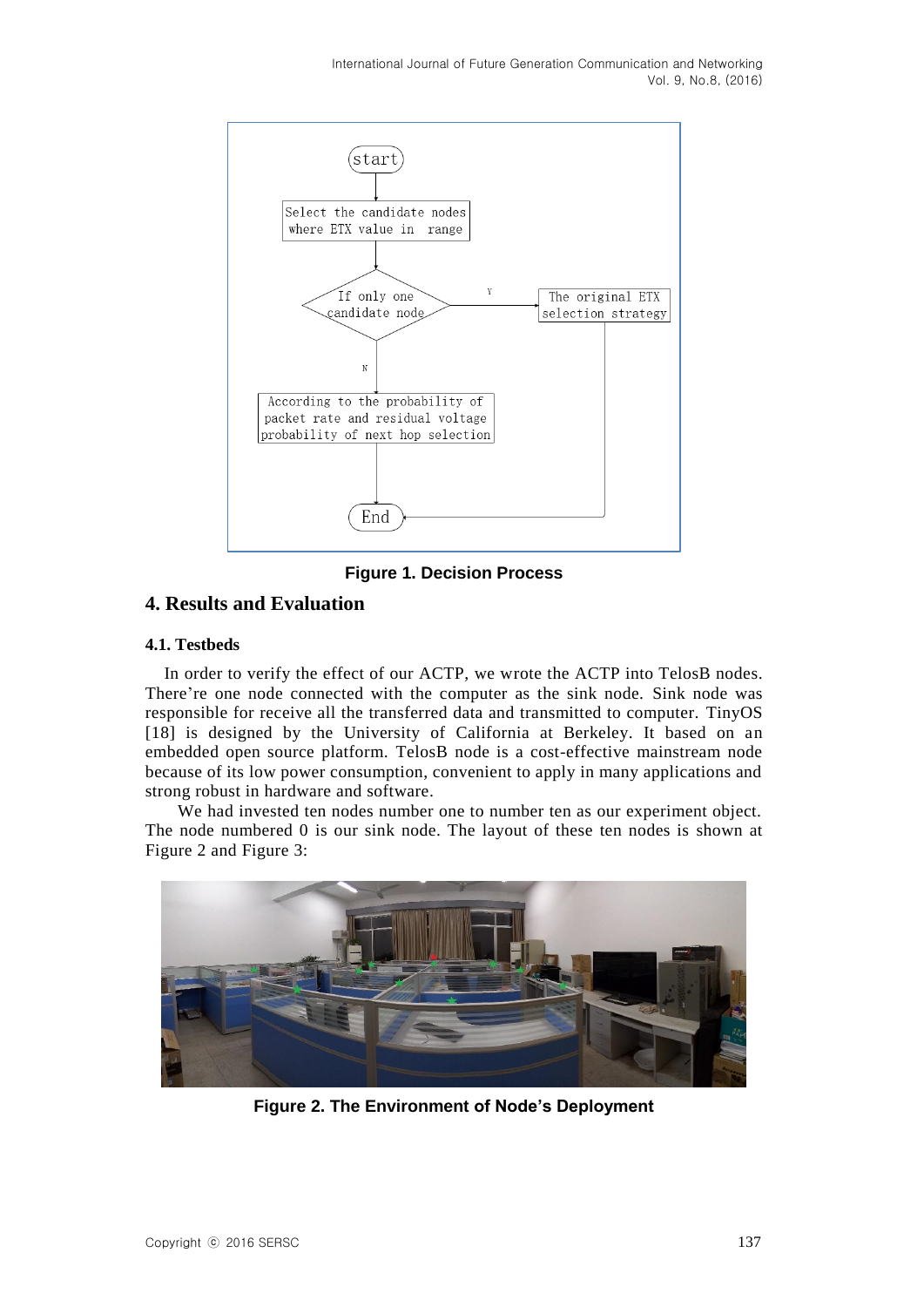International Journal of Future Generation Communication and Networking Vol. 9, No.9, (2016)



**Figure 3. The Topology of the Nodes**

#### **4.2. Results and Evaluation**

Through the analysis of our data, we found that when the node voltage below 2.3V, the collected data would appear larger error. So we toke 2.3V as TelosB node's death voltage.

First, look at the whole working time of the nodes in Table1.Figure4 is the comparison chart of each node.

| Node number       |      |        |        |      |      |      | -    |      |      |              |         |
|-------------------|------|--------|--------|------|------|------|------|------|------|--------------|---------|
| The protocol name |      | റ<br>▵ | ົ<br>◡ |      |      | 6    |      |      | a    | $10^{\circ}$ | Average |
|                   |      |        |        |      |      |      |      |      |      |              |         |
| CTP               | 6800 | 6905   | 6205   | 6490 | 6950 | 7005 | 6470 | 6870 | 6880 | 7110         | 6768    |
|                   |      |        |        |      |      |      |      |      |      |              |         |
| <b>ACTP</b>       | 6950 | 7005   | 6850   | 7000 | 6840 | 6940 | 7100 | 6895 | 7150 | 7330         | 7006    |

**Table 1. The Whole Working Time of the Nodes** 



**Figure 4. Comparison of each Node**

From Table 1, we seen that the ten nodes who running in the ACTP protocol had working 238 minutes longer than the 10 nodes running in original CTP. ACTP protocol was prolonged the nodes lifetime and it was better than CTP. In order to compare the working lifetime of each node, our analysis is presented in Figure 5. Each histogram shows the time difference in ACTP and CTP. From Figure 4, we see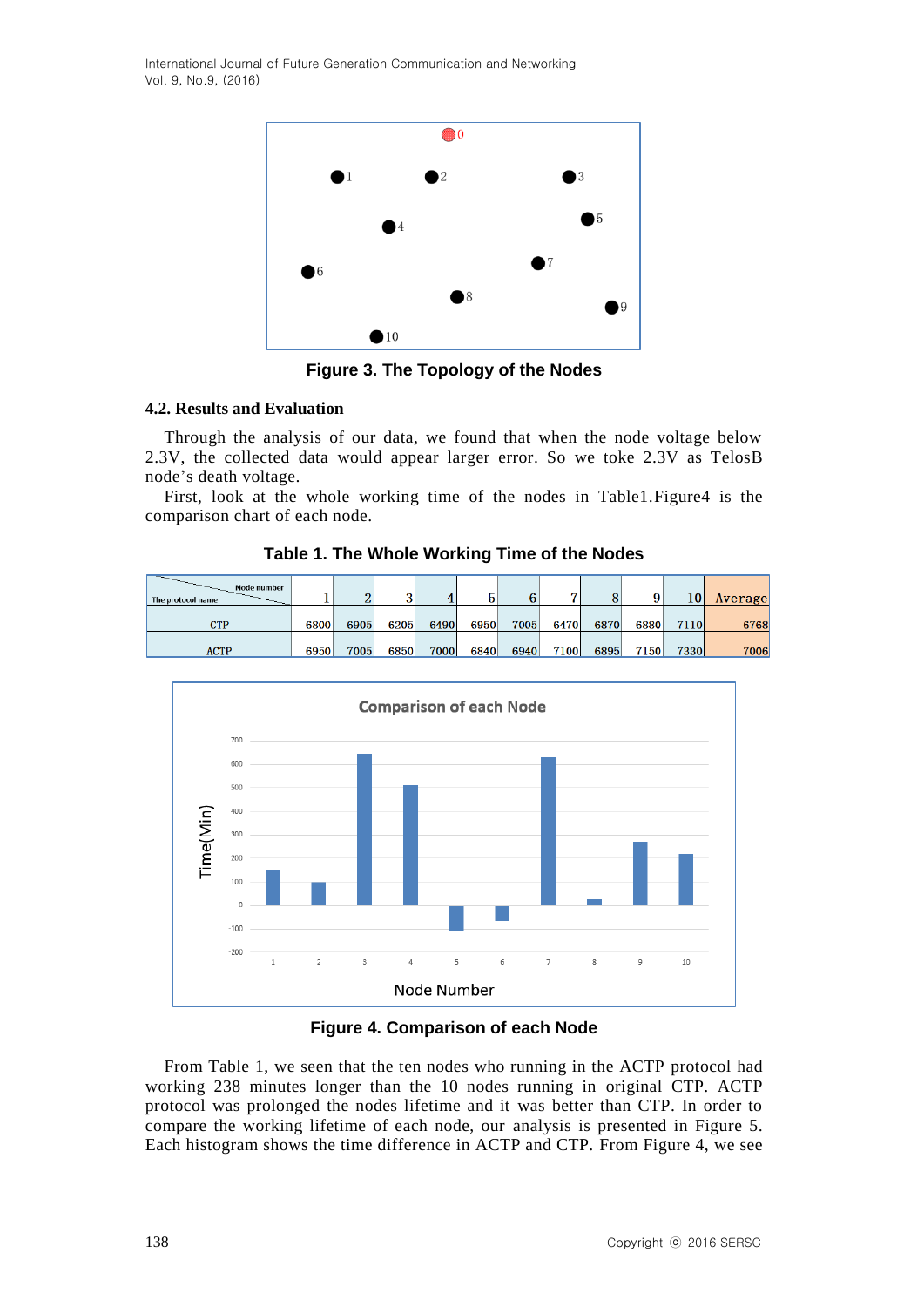that there are seven nodes extend their working lifetime and only three nodes shorter in ACTP. Among them, node three, node four, and node seven's working lifetime is relatively extensive. Through the analysis of our topology, node three, node four and node seven bear task too much as the next hop node in original CTP. Then leading the voltage consumption lost too fast. However, we considered more factors in ACTP. Other node shares the same probability of node three four and seven, ultimately this will prolong the lifetime the WSN networks.

Figure5 and Figure6 give respectively the comparison of node four and node seven voltages in ACTP and CTP.



**Figure 5. Node Four Voltage Comparison Chart**



**Figure 6. Node Seven Voltage Comparison Chart**

Figure 7 is the long ling chart of these two nodes in two protocols.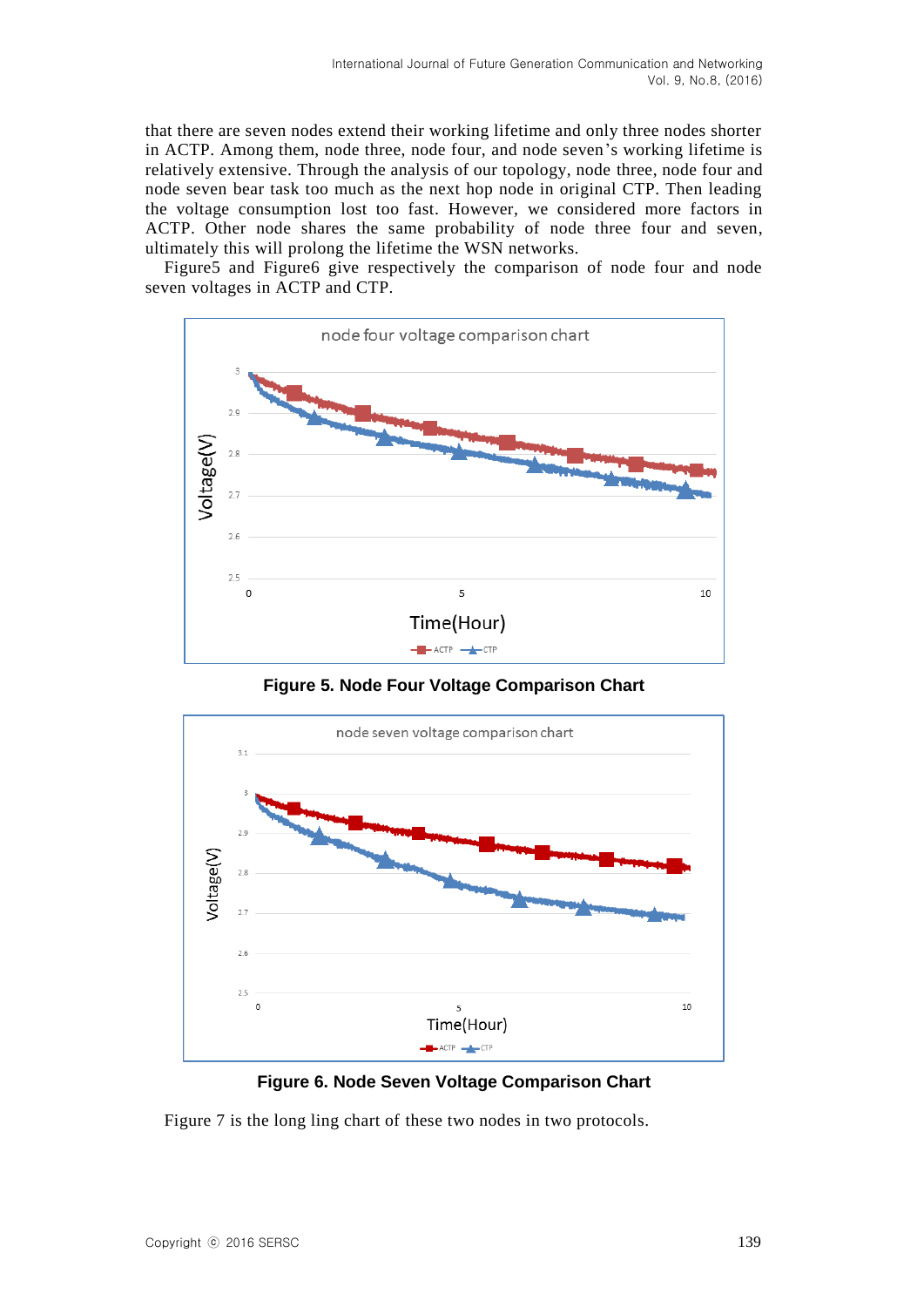International Journal of Future Generation Communication and Networking Vol. 9, No.9, (2016)



**Figure 7. Nodes in the Network Time**

From the Figure 8, compared with CTP, the chart of ACTP is smoother. Described in ACTP, the lifetime of each node is close with each other. But in CTP, the life time of each node is high or low. We respectively calculate the standard deviation to verify the lifetime. The network length of standard deviation is 143.628 in ACTP. But in CTP, the number is 270.565. Through this data shown, we know that the time of death in ACTP is more concentrated. ACTP is more loader balanced.

#### **Table 2. The Number of Received Date Packets that each Node received in Ten Hours**

|             |       |       |       | 4     |       |       | ▱     |       | Q           | 10    |
|-------------|-------|-------|-------|-------|-------|-------|-------|-------|-------------|-------|
| <b>CTP</b>  | 35888 | 35013 | 35112 | 35915 | 35698 | 36433 | 35642 | 36011 | 35089       | 34976 |
| <b>ACTP</b> | 37303 | 36641 | 36524 | 36446 | 36124 | 37663 | 36987 | 37524 | 37909 37215 |       |
| Differe     | 1415  | 1628  | 1412  | 531   | 426   | 1230  | 1345  | 1513  | 2820        | 2239  |

Table2 recorded the number of received data packets that node received in ten hours. In this form we can see that the successful transfer packets in ACTP are much more than in CTP. Figure8 shows the comparison of data packet number.



**Figure 8. The Number of Packets Comparison Chart**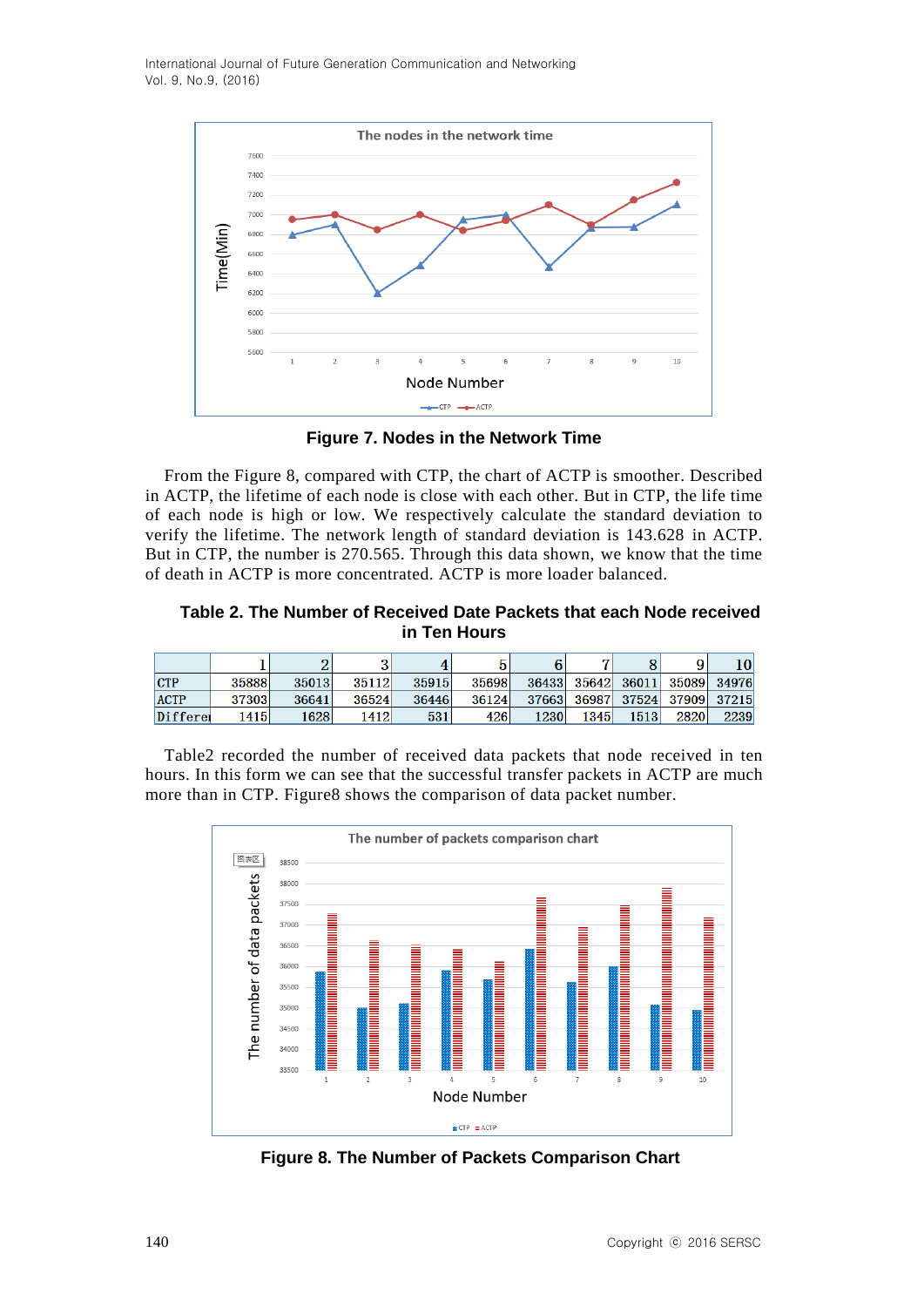## **5**. **Conclusions and Future Work**

This paper mainly described the design and implementation of ACTP protocol. CTP only considered the ETX value in selection strategy, but ACTP added two new factors: the residual voltage and the rate of transfer packets. This indeed prolonged the lifetime of the whole networks and the delivery rate of send out packets is also improved. Through the real experiments, we showed that our protocol does achieve the two goals above. In present, the comprehensive probability is determined by the probability of residual voltage and the rate of transfer packets respectively by a factor of 0.5. Later we will consider whether this factor can obtain automatically through the entire networks real environment.

#### **Acknowledgements**

This work is supported by the NSFC (61232016, U1405254, 61173136,61173141, 61173142, 61373133,61502242), 201301030, 2013DFG12860, BC2013012, BY2013095-4-11, the CICAEET fund and the PAPD fund.

### **References**

- [1] I. F. Akyildiz, W. Su, Y. Sankarasubramaniam and E. Cayirci, "A survey on sensor networks", Communications magazine, IEEE, vol. 40, no. 8, **(2002)**, pp. 102-114.
- [2] J. Yick, B. Mukherjee and D. Ghosal, "Wireless sensor network survey", Computer networks, vol. 52, no. 12, **(2008)**, **pp.** 2292-2330.
- [3] L. Mo, "Canopy closure estimates with GreenOrbs: sustainable sensing in the forest", Proceedings of the 7th ACM Conference on Embedded Networked Sensor Systems. ACM, **(2009)**.
- [4] J. Lundquist, D. Cayan, and M. Dettinger, "Meteorology and hydrology in Yosemite National Park: A sensor network application", Information Processing in Sensor Networks. Springer Berlin Heidelberg, **(2003)**.
- [5] R. Fonseca, "The collection tree protocol (CTP)", TinyOS TEP 123 **(2006)**, p. 2.
- [6] R. Fonseca, "Tep 123: Collection tree protocol", Ronald Tutor Hall (RTH), **(2006)**.
- [7] R. Fonseca, "Tep 119: Collection", Core Working Group, TinyOS Community.
- [8] Y. Gadallahet, "ECTP: Enhanced Collection Tree Protocol for practical wireless sensor network applications", Wireless Communications and Mobile Computing Conference (IWCMC), 2013 9th International. IEEE, **(2013)**.
- [9] Y. Li, H. Chen and R. He, "ICTP: An Improved Data Collection Protocol Based On CTP", Proceedings of the International Conference on Wireless Communications and Signal, Suzhou, **(2010)**, pp. 1-5.
- [10] S. Duquennoy, F. Österlind and A. Dunkels, "Lossy links, low power, high throughput", Proceedings of the 9th ACM Conference on Embedded Networked Sensor Systems. ACM, **(2011)**.
- [11] Datasheet T B. Crossbow Inc, **(2013)**.
- [12] C. De and S. J. Douglas, "A high-throughput path metric for multi-hop wireless routing", Wireless Networks, vol.11, no. 4, **(2005)**, pp. 419-434.
- [13] L. Zilong, W. Zou and T. Qi, "A cross-layer congestion control strategy in wireless sensor network", Broadband Network and Multimedia Technology (IC-BNMT), 2011 4th IEEE International Conference on. IEEE, **(2011)**.
- [14] J. Zhao, "Load migrating for the hot spots in wireless sensor networks using CTP", Mobile Ad-hoc and Sensor Networks (MSN), 2011 Seventh International Conference on. IEEE, **(2011)**.
- [15] J. Zhang, "E-CTP: An Energy-balanced Collection Tree Protocol for Power Constrained Wireless Sensor Networks", International Journal of Grid & Distributed Computing, vol. 7, no. 2, **(2014)**.
- [16] J. Shen, "A Novel Routing Protocol Providing Good Transmission Reliability in Underwater Sensor Networks", Journal of Internet Technology, vol. 16, no. 1, **(2015)**, pp. 171-178.
- [17] S. Xie and Y. Wang, "Construction of Tree Network with Limited Delivery Latency in Homogeneous Wireless Sensor Networks", Wireless personal communications, vol. 78, no. 1, **(2014)**, pp. 231-246.
- [18] P. Levis, "TinyOS: An operating system for sensor networks." Ambient intelligence. Springer Berlin Heidelberg, **(2005)**, pp. 115-148.